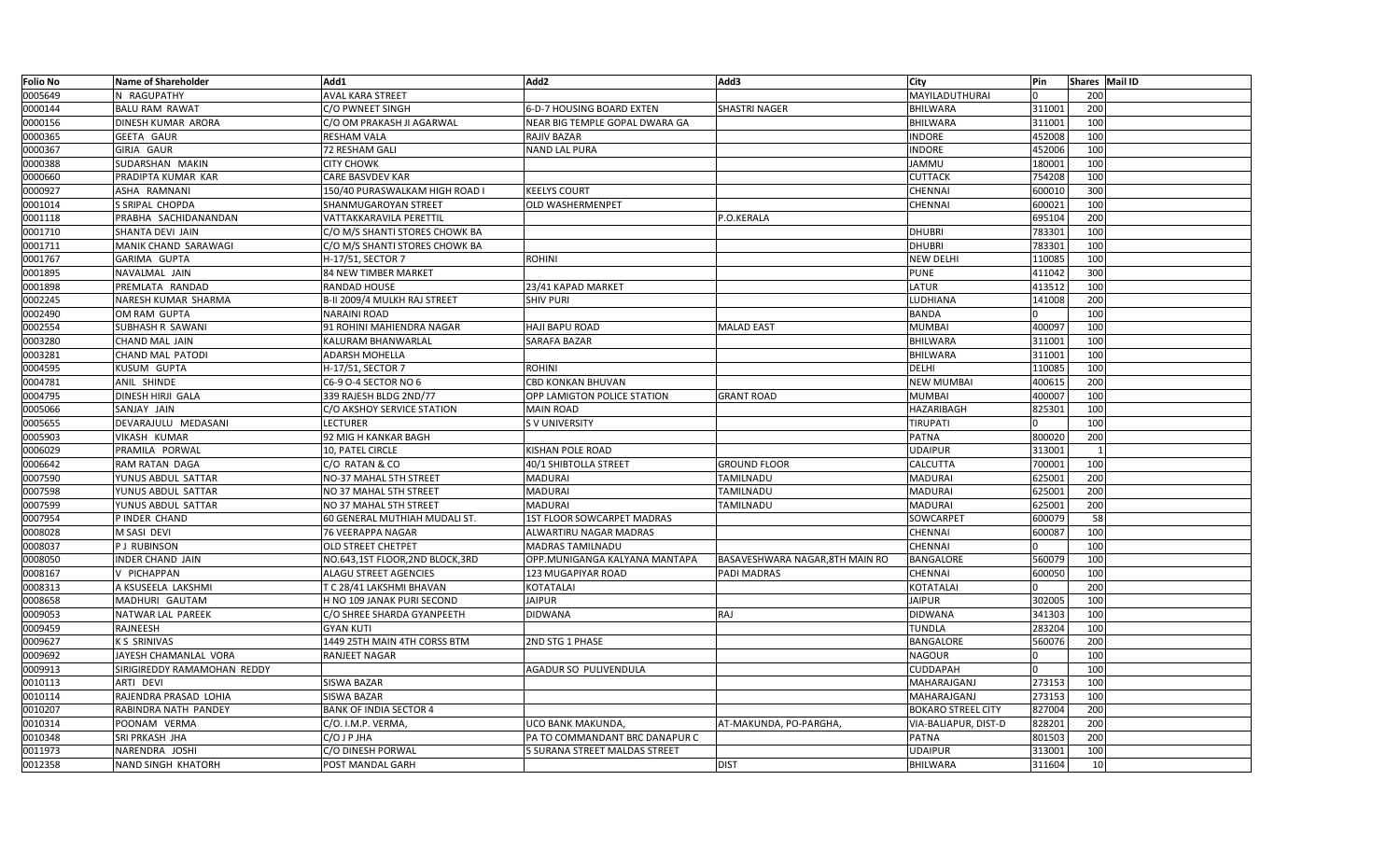| 0013427 | DEVENDRAKUMAR MANEKLAL JAIN | PUKHRAJ NOTE-BOOK MEN CO           | DHOBI'S CHAWL SHAHIBAUG             |                                 | AHMEDABAD                | 380004 | 100            |  |
|---------|-----------------------------|------------------------------------|-------------------------------------|---------------------------------|--------------------------|--------|----------------|--|
| 0014455 | VIKRAM KAPOOR               | <b>KAPOOR STATIONERS</b>           | 3/50 KUNCHA SITARAM                 |                                 | <b>BAREILLY</b>          | 243001 | $\overline{4}$ |  |
| 0014975 | IQBAL KAUR                  | 3285 SECTOR 21-D                   |                                     |                                 | CHANDIGARH               | 160022 | 100            |  |
| 0014976 | JASBIR SINGH KOHLI          | 3285 SECTOR 21-D                   |                                     |                                 | CHANDIGARH               | 160022 | 100            |  |
| 0015745 | KAMALESH CHANDRA BISWAS     | QR NO 2132 SEC IV F                |                                     |                                 | <b>BOKARO STEEL CITY</b> | 827004 | 200            |  |
| 0015831 | AMRIK SINGH                 | 15/12, KALKAJI EXTENSION,          | OPP. `B' BLOCK GURUDWARA,           |                                 | NEW DELHI.               | 110019 | 100            |  |
| 0015907 | V M ELIAS                   | <b>B1 KARUNA PARK</b>              | 137 M V ROAD                        | <b>ANDHERIE</b>                 | <b>MUMBAI</b>            | 400093 | 200            |  |
| 0015908 | AJITHA ELIAS                | <b>B1 KARUNA PARK</b>              | 137 M V ROAD                        | ANDHERI E                       | <b>MUMBAI</b>            | 400093 | 200            |  |
| 0015909 | ANITHA ELIAS                | <b>B1 KARUNA PARK</b>              | 137 M V ROAD                        | <b>ANDHERI E</b>                | <b>MUMBAI</b>            | 400093 | 200            |  |
| 0015924 | RATAN SINGH MEHTA           | 2 BHUPALPURA ROAD D                |                                     |                                 | <b>UDAIPUR</b>           | 313001 | 200            |  |
| 0016679 | AMIT GATTANI                | LEVEL ONE COMMUNICATIONS INC       | <b>105 LAKE FORESTWAY</b>           | <b>FOLSOM CA USA</b>            | <b>FOLSOM CA</b>         | 95630  | 200            |  |
| 0016862 | JOSEPH QUADRAS              | BANK OF BARODA, MAIN OFFICE NR     | DEPT.P.BOX-505,JEEJEEBHOY TOWE      | MAZZANINE FLOOR, DALAL STREET F | <b>MUMBAI</b>            | 400023 | 200            |  |
| 0016879 | JATIN KALABHAI PATEL        | 4343 TUCKER N C T                  | TUCKER GA 30084                     |                                 | <b>ATLANTA</b>           |        | 300            |  |
| 0016914 | P P HANEEFA                 | WATER DEPT DISTRIBUTION            | P O BOX NO 162                      |                                 | <b>DOHA QATAR</b>        |        | 500            |  |
| 0016983 | NAHID KHALID SHETHWALA      | P O BOX NO 1748                    | AL-KHOBAR                           |                                 | <b>KSA</b>               | 31952  | 500            |  |
| 0017004 | SHIBU THEKKETHALA ANTONY    | <b>NPCC QAS</b>                    | P O BOX 20188                       |                                 | ABU DHABI U A E          |        | 100            |  |
| 0017057 | PANDHAI K SURAN             | ALDHAFRA P BOX 270                 | ADCO ASAB ABUDHABI                  |                                 | U A E                    |        | 200            |  |
| 0017072 | <b>VV KRISHNAN</b>          | 11/33 FORSTER STREET               | <b>WEST RYDE</b>                    |                                 | <b>NSW 2114</b>          |        | 200            |  |
| 0017103 | PULAGAM GANGI REDDY         | NATIONAL CEMENT CO LTD             | P O BOX 4041                        |                                 | DUBAIU A E               |        | 200            |  |
| 0017157 | NAVDEEP SINGH               | 11 DORSET AVNEW SOUTH              | <b>WIGSTON KIESECTOR</b>            |                                 | U K                      |        | 200            |  |
| 0017175 | PRABHA SHAH                 | 1830 EDOUARD LAURIN BLVD           | <b>ST LAURENT QUEBEC HUL 2C2</b>    |                                 | CANADA                   |        | 400            |  |
| 0017584 | JANKI LAL KABRA             | JEEVAN VIHAR, GRD. FLOOR, FLAT N   | 5, MANAV MANDIR ROAD                | <b>MALABAR HILL</b>             | <b>MUMBAI</b>            | 400006 | 150            |  |
| 0017908 | P SAMPATHKUMAR JAIN         | 31/2, SUNDRAM PILLAI STREET        | PURASAWALKAM,                       |                                 | <b>CHENNAI</b>           | 600007 | 100            |  |
| 0018908 | RAM DAS GUPTA               | 1/26 NAWAB GANJ                    |                                     |                                 | <b>KANPUR</b>            | 208002 | 100            |  |
| 0018916 | SHRISH CHANDRA GUPTA        | 24/23 KARACHI                      | <b>KHANA</b>                        |                                 | <b>KANPUR</b>            | 208001 | 100            |  |
| 0018968 | RAMESH CHAND JAIN           | <b>AVADH FINANCIAL CONSULTANTS</b> | MAQBARA ROAD HAZRATGANJ             |                                 | <b>LUCKNOW</b>           | 226001 | 100            |  |
| 0019074 | P SAMPATHKUMAR JAIN         | 31/2 SUNDARAMPILLAIST PURESAWA     |                                     |                                 | <b>CHENNAI</b>           | 600007 | 100            |  |
| 0019081 | BHAGWATHI DEVI BISANI       | C/O JAI TANOT TEX 54 GODOWN ST     |                                     |                                 | <b>CHENNAI</b>           | 600001 | 158            |  |
| 0019166 | SURESH KUMAR SUKHWAL        | H.NO.272 GAYATRI NAGAR             | <b>NEAR JAKAT NAKA</b>              | MANEJA                          | <b>BARODA</b>            | 390013 | 100            |  |
| 0023190 | SANGEETA JAIN               | W/O PAWAN JAIN                     | PARAK NIWAS KALKI PURA              |                                 | <b>BHILWARA</b>          | 311001 | 100            |  |
| 0023191 | SANGEETA JAIN               | W/O PAWAN JAIN                     | PARAK NIWAS KALKI PURA              |                                 | <b>BHILWARA</b>          | 311001 | 100            |  |
| 0023192 | SANGEETA JAIN               | W/O PAWAN JAIN                     | PARAK NIWAS KALKI PURA              |                                 | <b>BHILWARA</b>          | 311001 | 100            |  |
| 0024017 | RAJESH JAIN                 | 22 SARNI SEHRI                     | <b>MANDI KI NAL</b>                 |                                 | <b>UDAIPUR</b>           | 313001 | 100            |  |
| 0024207 | SAVITA JAIN                 | <b>HEMENDRA GARMENTS</b>           | 170BADA BAZAR                       |                                 | <b>UDAIPUR</b>           | 313001 | 100            |  |
| 0024208 | SAVITA JAIN                 | <b>HEMENDRA GARMENTS</b>           | 170BADA BAZAR                       |                                 | <b>UDAIPUR</b>           | 313001 | 100            |  |
| 0024209 | SAVITA JAIN                 | <b>HEMENDRA GARMENTS</b>           | 170BADA BAZAR                       |                                 | <b>UDAIPUR</b>           | 313001 | 100            |  |
| 0024210 | SAVITA JAIN                 | <b>HEMENDRA GARMENTS</b>           | 170BADA BAZAR                       |                                 | <b>UDAIPUR</b>           | 313001 | 100            |  |
| 0024211 | SAVITA JAIN                 | <b>HEMENDRA GARMENTS</b>           | 170BADA BAZAR                       |                                 | <b>UDAIPUR</b>           | 313001 | 100            |  |
| 0024212 | SAVITA JAIN                 | <b>HEMENDRA GARMENTS</b>           | 170BADA BAZAR                       |                                 | <b>UDAIPUR</b>           | 313001 | 100            |  |
| 0024213 | SAVITA JAIN                 | <b>HEMENDRA GARMENTS</b>           | 170BADA BAZAR                       |                                 | <b>UDAIPUR</b>           | 313001 | 100            |  |
| 0024214 | SAVITA JAIN                 | HEMENDRA GARMENTS                  | 170BADA BAZAR                       |                                 | <b>UDAIPUR</b>           | 313001 | 100            |  |
| 0024293 | ANIL JAIN                   | RISHABH PHOTO COPIER               | 8 NYAY MARG COURT CIRCCE            |                                 | <b>UDAIPUR</b>           | 313001 | 100            |  |
| 0024760 | LAD DEVI SONI               | C/O JANKILAL KABRA                 | <b>NADI MOHALLA</b>                 |                                 | <b>BHILWARA</b>          | 311001 | 1000           |  |
| 0025142 | RAJEEV K AGARWAL            | 53, 'SUNITA'                       | 9TH FLOOR, CUFFE PARADE             |                                 | <b>MUMBAI</b>            | 400005 | 400            |  |
| 0025206 | SHARAD V RAO                | C/O SOUTHERN COUNTRIES FINANCE     | <b>B.J.DEONIKHKAR ROAD, NAIGAUM</b> | DADAR,                          | <b>MUMBAI</b>            | 400014 | 200            |  |
| 0025263 | <b>CP BABEL</b>             | <b>BABEL MARKET</b>                | <b>BAZAR NO.2</b>                   |                                 | <b>BHILWARA</b>          | 311001 | 1000           |  |
| 0025424 | PANKAJ HIRALAL SHAH         | <b>INDUSTRIAL CORPORATION</b>      | 8/B 1ST FLOOR, 211, NAGDEVI STRE    |                                 | <b>MUMBAI</b>            | 400003 | 100            |  |
| 0025429 | SUNIL KUMAR AJMERA          | AJMERA NIWAS SINDHU NAGAR          |                                     |                                 | <b>BHILWARA</b>          | 311001 | 100            |  |
| 0025740 | BHERU LAL MANTRI            | C/O JAI SHIV TRADING CO.           | POST-KACHHOLA                       | <b>DIST</b>                     | <b>BHILWARA</b>          | 311605 | 100            |  |
| 0025778 | SYED AMANULLA               | <b>LUCKEY TRADERS</b>              | 465/1, AVENUE ROAD                  |                                 | <b>BANGALORE</b>         | 560002 | 100            |  |
| 0025835 | <b>RUPIN P PARIKH</b>       | PATWA POLE                         |                                     |                                 | <b>KADI</b>              | 382715 | 200            |  |